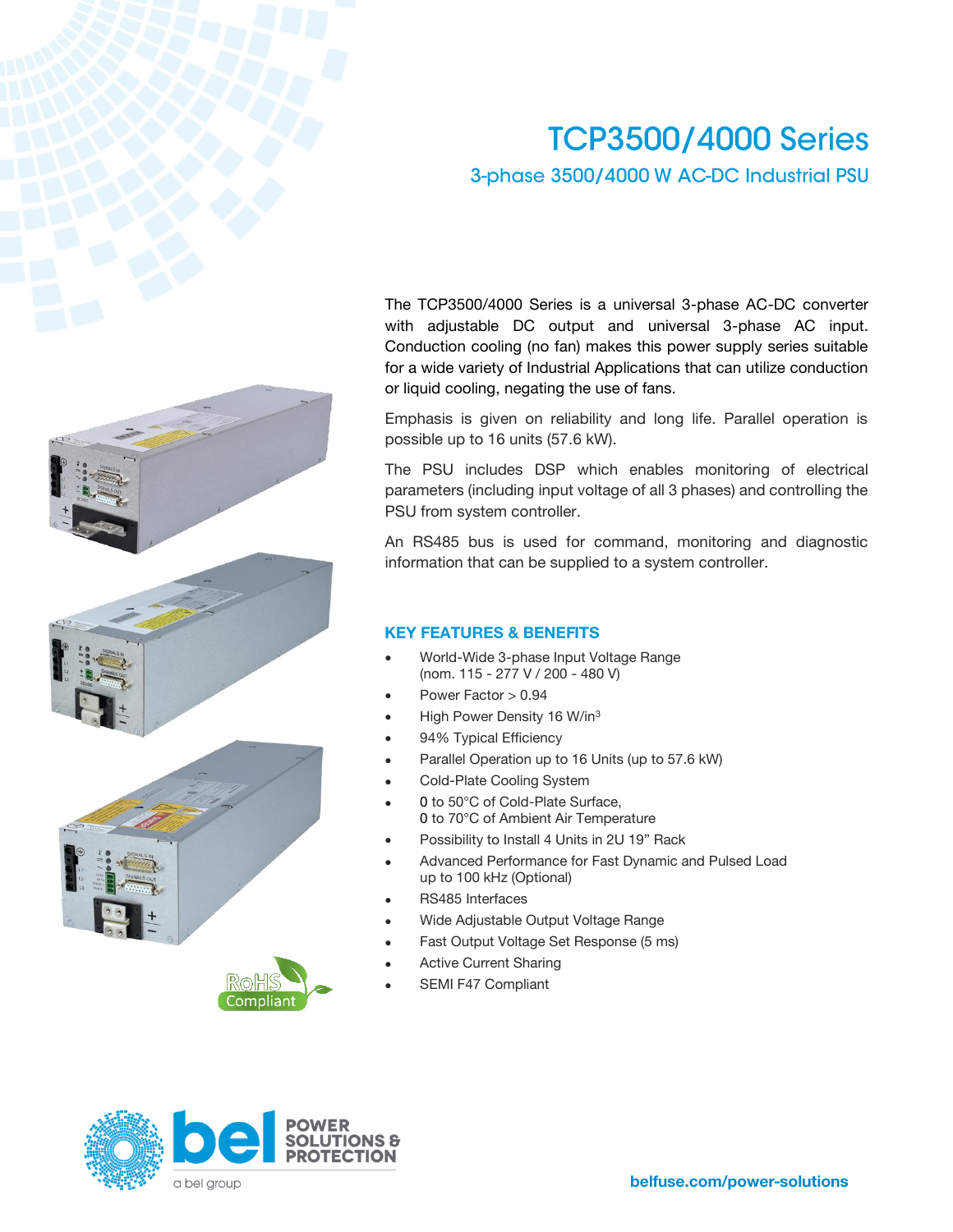### **1. MODEL SELECTION**

| <b>MODEL</b>              | <b>INPUT VOLTAGE</b><br><b>RANGE</b> | <b>NOMINAL OUTPUT</b><br><b>VOLTAGE</b> | <b>OUTPUT VOLTAGE</b><br><b>RANGE</b> | <b>MAX OUTPUT</b><br><b>CURRENT</b> | <b>MAX OUTPUT</b><br><b>POWER</b> |
|---------------------------|--------------------------------------|-----------------------------------------|---------------------------------------|-------------------------------------|-----------------------------------|
| TCP3500-1024G             | 180 - 528 Vrms,<br>$50/60$ Hz        | 28 V                                    | Adjustable<br>$10 - 32$ VDC           | 125 ADC                             | 3500 W                            |
| TCP3500-H048G             | 180 - 528 Vrms,<br>$50/60$ Hz        | 48 V                                    | Adjustable<br>$10 - 50$ VDC           | 73 ADC or pulse 1                   | 3500 W                            |
| TCP3500-1048G             | 180 - 528 Vrms,<br>$50/60$ Hz        | 48 V                                    | Adjustable<br>$10 - 50$ VDC           | 73 ADC                              | 3500 W                            |
| TCP4000-H090 <sup>2</sup> | 180 - 528 Vrms,<br>$50/60$ Hz        | 90V                                     | Adjustable<br>$30 - 100$ VDC          | 45 ADC or 39 A pulse 1              | 3500 / 4000 W                     |

<sup>1</sup> PSU model with pulse load operation capability  $0 - 100$  kHz,  $0 - 100$ % Duty, 0 A/lout\_max.

<sup>2</sup> Output Power 4000W at Input Voltage range 340 – 528 Vrms (L-L)

## 2. INPUT SPECIFICATIONS

| <b>PARAMETER</b>   | <b>DESCRIPTION / CONDITION</b>       | <b>MIN</b>            | <b>NOM</b>              | <b>MAX</b> | <b>UNIT</b> |
|--------------------|--------------------------------------|-----------------------|-------------------------|------------|-------------|
|                    | 3-phase (L-N / L-L), 3 wires $+$ PE  |                       | $115 - 277 / 200 - 480$ |            | ٧           |
| Input Voltage      | Permitted variation (L-N / L-L)      | 104 - 305 / 180 - 528 |                         |            | v           |
|                    |                                      | 50/60                 |                         |            | Hz          |
| Input Frequency    | Permitted variation                  | 47                    |                         | 63         | Hz          |
| Input Current      | per Line at 3 x 180 V (line to line) |                       |                         | 14         | Arms        |
| Input Current THDi | Typical                              |                       | 30                      |            | %           |
| Power Factor       | Load above 40%                       | 94                    |                         |            |             |
| Fuse               | 3 x 20 A, Fast acting                |                       |                         |            |             |

## **3. OUTPUT SPECIFICATIONS**

| <b>PARAMETER</b>                | <b>DESCRIPTION / CONDITION</b>                  |                | <b>MIN</b> | <b>NOM</b> | <b>MAX</b> | <b>UNIT</b>   |
|---------------------------------|-------------------------------------------------|----------------|------------|------------|------------|---------------|
| Output Voltage                  | Adjustable or fixed (see Model Selection table) |                |            |            |            |               |
| <b>Output Power Rating</b>      |                                                 |                |            | 3500       |            | W             |
| Output Current                  | Fixed or Adjustable (60 - 100%)                 |                |            |            |            |               |
| Efficiency                      | Input Voltage 400 Vrms (L-L) and load above 40% |                |            | 94         |            | %             |
| <b>Voltage Setting Accuracy</b> |                                                 |                |            | ± 0.5      |            | %             |
| Line Regulation                 | $\log$ = 0.5 $*$ lo nom                         |                |            | ±0.5       |            | $\frac{0}{6}$ |
| Load Regulation                 |                                                 |                |            | ±0.3       |            | $\frac{9}{6}$ |
| <b>Thermal Drift</b>            |                                                 |                |            | ±0.02      |            | $%$ /°C       |
|                                 | load variation 10-100% and back:                |                |            | ±5         |            | %             |
| <b>Transient Response</b>       |                                                 | Recovery time: |            |            | 2          | ms            |
|                                 | load variation 50-100% and back:                |                |            | ±3         |            | %             |
|                                 |                                                 | Recovery time: |            |            | 0.4        | ms            |
| Ripple                          | Vout_nom (BW 20 MHz)                            |                |            |            | 1.5        | $\frac{0}{6}$ |
| Output Start Up                 |                                                 |                |            |            | 2          | s             |
| <b>Rise Time</b>                |                                                 |                |            |            | 250        | ms            |

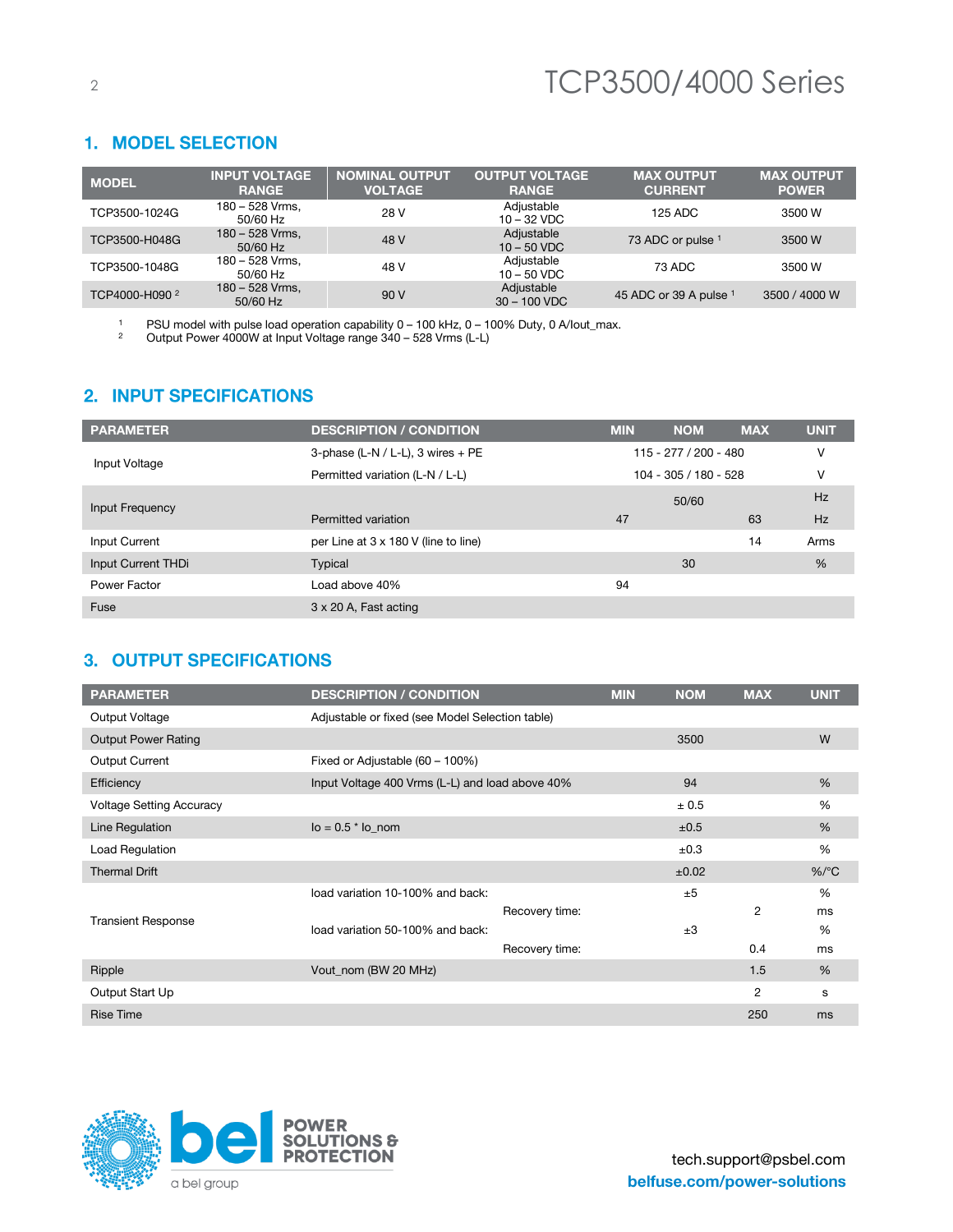## **4. PROTECTION SPECIFICATIONS**

| <b>PARAMETER</b>                        | <b>DESCRIPTION / CONDITION</b>                                                                       | <b>MIN</b> | <b>NOM</b> | <b>MAX</b> | <b>UNIT</b>   |
|-----------------------------------------|------------------------------------------------------------------------------------------------------|------------|------------|------------|---------------|
| Over Temperature Protection             | Cooling Plate surface (PSU bottom side)                                                              | 55         |            |            | $^{\circ}C$   |
| Input Under Voltage Protection          | 3-phase $(L-N/L-L)$                                                                                  |            |            | 104/180    | v             |
| Input Over Voltage Protection           | 3-phase $(L-N/L-L)$                                                                                  | 305/528    |            |            | V             |
| <b>Reversed Sense Output Protection</b> | Latch type                                                                                           |            |            |            |               |
| <b>Output Under Voltage Protection</b>  | Latch type – Fixed SW, based on Minimal Output<br>Voltage                                            | 50         |            | 85         | $\frac{0}{6}$ |
|                                         | Latch type – Fixed HW, based on Nominal Output<br>Voltage                                            | 115        |            | 125        | %             |
| Output Over Voltage Protection          | Resettable – Floating SW, based on Output Voltage<br>Set Point (configurable)                        | $+4$       |            | $+6$       | $\vee$        |
|                                         | PSU starts operating as a current source, based on<br><b>Maximal Output Current</b>                  | 104        |            | 112        | $\%$          |
| <b>Output Over Current</b>              | Latch type - Fixed SW, based on Maximal<br><b>Measured Output Current</b>                            | 114        |            | 122        | $\frac{0}{6}$ |
| <b>Short Circuit Protection</b>         | Fast Acting Fuse for min. 120% of Rated Output<br>Current                                            |            |            |            |               |
| <b>Alarms</b>                           | Input under and over voltage<br>Output under and over voltage<br>Output overload<br>Over temperature |            |            |            |               |

## 5. SAFETY, REGULATORY AND EMC SPECIFICATIONS

| <b>PARAMETER</b>                       | <b>DESCRIPTION / CONDITION</b>                                                                                 |                                                                                                                                                                          | <b>SPECIFICATION</b>                       |
|----------------------------------------|----------------------------------------------------------------------------------------------------------------|--------------------------------------------------------------------------------------------------------------------------------------------------------------------------|--------------------------------------------|
| Insulation (Factory tested)            | Input to output:<br>Input to chassis:<br>Output to chassis:<br>Signals to chassis:                             |                                                                                                                                                                          | 2122 VDC<br>2122 VDC<br>500 VDC<br>500 VDC |
| <b>Safety Standards</b>                | UL/CSA 62368-1, IEC 62368-1                                                                                    |                                                                                                                                                                          |                                            |
| <b>Emission Requirements</b>           |                                                                                                                |                                                                                                                                                                          |                                            |
| <b>Radiated Emission</b>               | EN 55011                                                                                                       |                                                                                                                                                                          | Class A                                    |
| <b>Conducted Emissions</b>             | EN5 5011                                                                                                       |                                                                                                                                                                          | Class A                                    |
| <b>Immunity Requirements</b>           |                                                                                                                |                                                                                                                                                                          |                                            |
| Electrostatic Discharge (ESD)          | EN IEC 61204-3                                                                                                 | $\pm 8$ kV contact, $\pm 15$ kV air                                                                                                                                      | Criterion A                                |
| Radiated Electromagnetic Field         | EN IEC 61204-3                                                                                                 |                                                                                                                                                                          | Criterion A                                |
| Electrical Fast Transients (EFT)/Burst | EN IEC 61204-3                                                                                                 |                                                                                                                                                                          | <b>Criterion A</b>                         |
| Surge Immunity                         | EN IEC 61204-3                                                                                                 |                                                                                                                                                                          | Criterion A                                |
| <b>RF Conducted Immunity</b>           | EN IEC 61204-3                                                                                                 |                                                                                                                                                                          | Criterion A                                |
| Useful Life Assessment                 | SEMI F47                                                                                                       | >5 years life at ambient temperature of +70°C and case temperature 55°C<br>>10 years of predicted electrolytic capacitor life at 55°C of case temperature and 100% load. |                                            |
| <b>Voltage Sag</b>                     | (Nominal output voltage and current (up to max. 3.5 kW),<br>input voltage 200/208 VAC L-L and 400/480 VAC L-L) |                                                                                                                                                                          | Criterion A                                |



**Asia-Pacific** +86 755 298 85888 **Europe, Middle East** +353 61 49 8941

**North America** +1 866 513 2839

© 2022 Bel Power Solutions & Protection BCD.00509\_AC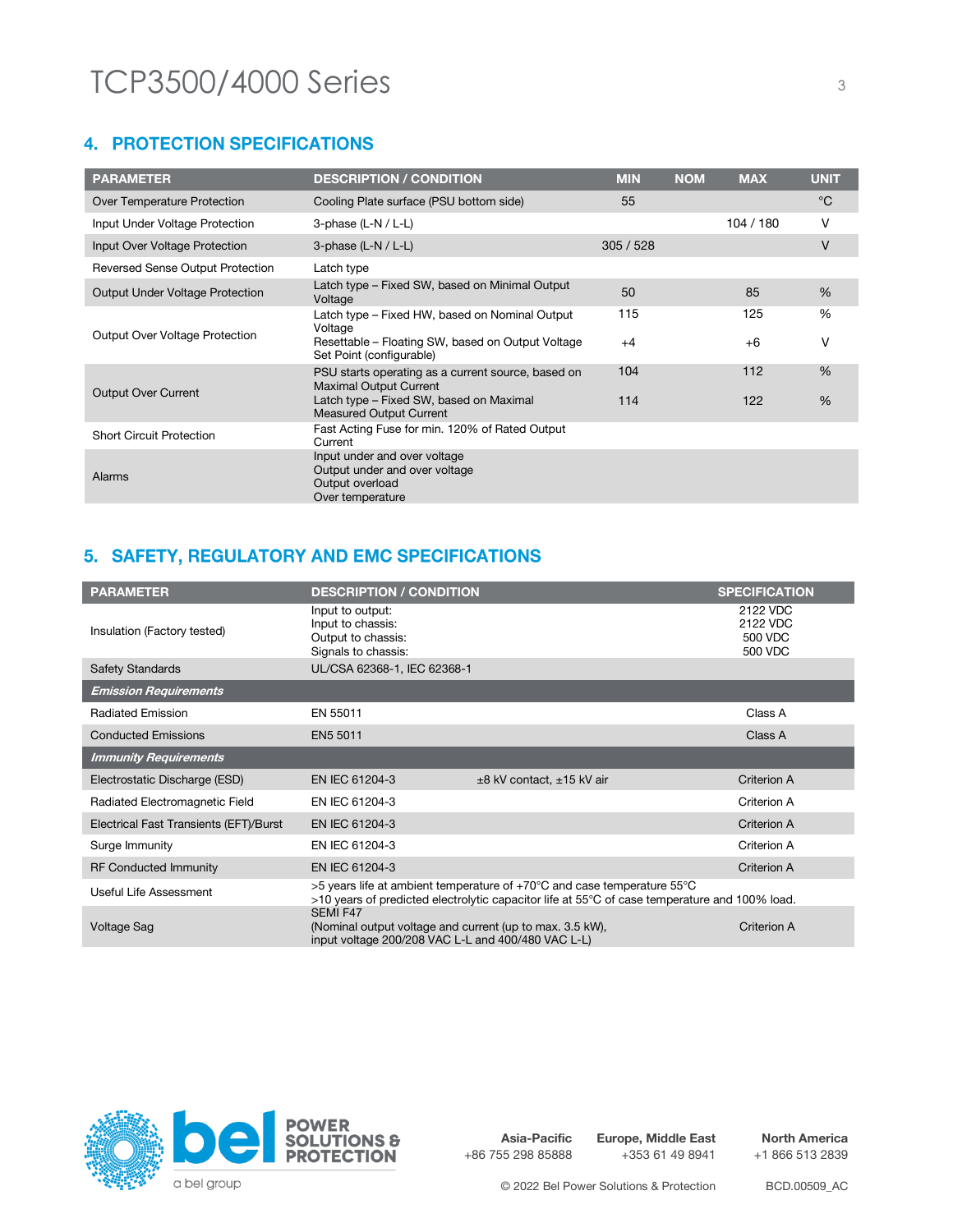# **6. ENVIRONMENTAL & RELIABILITY SPECIFICATIONS**

| <b>PARAMETER</b>             | <b>DESCRIPTION / CONDITION</b>                                                    | <b>MIN</b> | <b>NOM</b> | <b>MAX</b>     | <b>UNIT</b> |
|------------------------------|-----------------------------------------------------------------------------------|------------|------------|----------------|-------------|
| Humidity                     | Operating range according to IEC 60068-2-78                                       | 10         |            | 90             | <b>RH</b>   |
| <b>Operating Temperature</b> | Cold-plate cooling: of base plate (Tc - ref. point)<br>of ambient air temperature |            |            | $+55$<br>$+70$ | $^{\circ}C$ |
| Storage Temperature          |                                                                                   | -40        |            | +85            | °C          |
| Demonstrated MTBF            | Confidence Level 80%                                                              | 260 000    |            |                | hours       |

# 7. MONITORING AND CONTROL

### **7.1 GUI (GRAPHIC USER INTERFACE) AND RS485 COMMUNICATION PROTOCOL**

Bel Power Solutions provides a Windows 7 and Windows 10 compatible **Graphical User Interface SW** for TCP/TXP3500/4000 PSU's program, control and monitor via Serial Communication Interface – RS485. The SW GUI can be downloaded from[: belfuse.com/power-solutions.](https://belfuse.com/power-solutions)

For detailed information please see Communication Manual (BCA.00140) or contact Bel Power Solutions sales representative.

### **7.2 LED SIGNALING**

| <b>LED NAME</b> | <b>COLOR</b> | <b>STATUS</b>         | <b>OPERATING CONDITIONS</b>                                                                            |
|-----------------|--------------|-----------------------|--------------------------------------------------------------------------------------------------------|
| AC-OK           | Green        | ΟN                    | AC Input Voltage is within operation range                                                             |
| DC-OK           | Green        | ΟN                    | Output is Enabled and Operational                                                                      |
| OT/FAIL         | Orange       | OΝ<br><b>Blinking</b> | Over Temperature conditions inside the unit or FAIL appeared (e.g. Overload)<br>FW upgrade via RS485-1 |

## **8. CONNECTORS**

| <b>PARAMETER</b>        | <b>DESCRIPTION / CONDITION</b>                                    |
|-------------------------|-------------------------------------------------------------------|
| Input Connector         | 4-pin, Pitch 7.62 mm (Weidmüller 1081850000, see Figure 1)        |
| <b>Output Connector</b> | Bus bars, screw size M4, see Fig.1                                |
| Signal Input Connector  | 15-pin D-SUB Male (Würth Elektronik, 61801529221, see Figure 1)   |
| Signal Output Connector | 15-pin D-SUB Female (Würth Elektronik, 61801529321, see Figure 1) |



Figure 1a. Rear View of TCP3500-1048G – Detail of Signal Connectors Pin Position

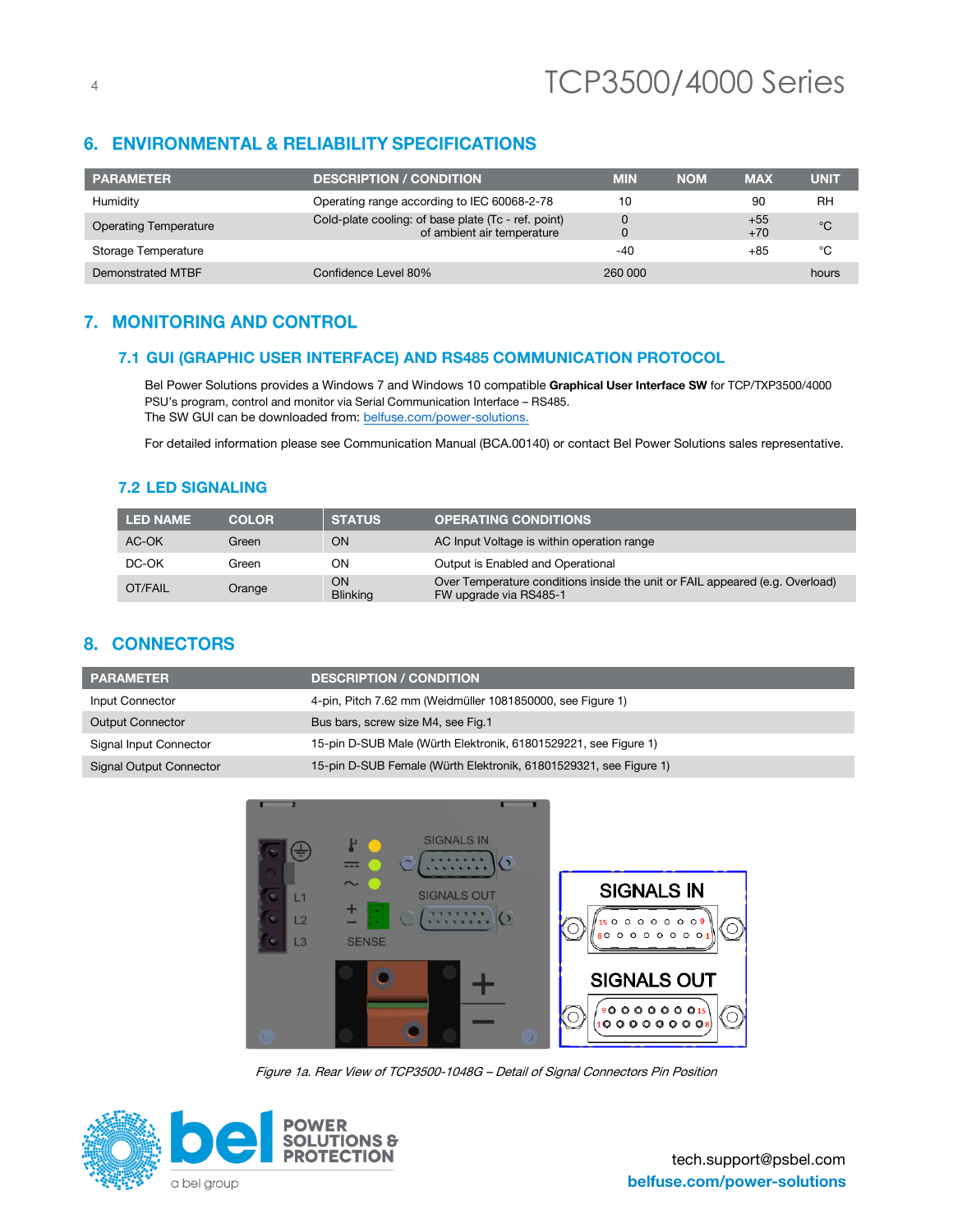

Figure 1b. Rear View of TCP3500-1024G (left) and TCP4000-H090 (right) - Connectors Position

#### **8.1 INPUT POWER CONNECTOR: PINOUT**

| <b>SIGNAL NAME</b> | PIN# | <b>TYPE</b>          | <b>RECOMMENDED WIRES</b> | <b>V MAX</b><br><b>I MAX</b>         |
|--------------------|------|----------------------|--------------------------|--------------------------------------|
| Earth              | ま    | Earth / Chassis      | Min. $2.5 \text{ mm}^2$  |                                      |
| AC Line 1          | L1   | Input Power AC Fused | Min. $2.5 \text{ mm}^2$  |                                      |
| AC Line 2          | 12   | Input Power AC Fused | Min. $2.5 \text{ mm}^2$  | 528 Vrms (L-L)<br>16 Arms (per line) |
| AC Line 3          | L3   | Input Power AC Fused | Min. $2.5 \text{ mm}^2$  |                                      |

Connector type: Weidmüller 1081850000<br>
Mating part: Weidmüller 1173520000 Weidmüller 1173520000

### **8.2 POWER OUTPUTS CONNECTOR: +/- BUSBARS**

| <b>SIGNAL NAME</b> | PIN#                     | <b>TYPE</b>     | <b>SIGNAL REFERENCE</b>  | <b>LOW LEVEL</b><br><b>V MAX</b><br><b>HIGH LEVEL</b><br><b>I MAX</b> |
|--------------------|--------------------------|-----------------|--------------------------|-----------------------------------------------------------------------|
| $V$ out $+$        |                          | Output Power DC | Vout-                    | see Model Selection table                                             |
| Vout-              | $\overline{\phantom{0}}$ | Output Power DC | $\overline{\phantom{0}}$ | see Model Selection table                                             |
|                    |                          |                 |                          |                                                                       |

Connector type: Busbar see Figure 1<br>Mating part: Ring terminal for M4 Ring terminal for M4 screw, with appropriate cross section for wire.



**Asia-Pacific** +86 755 298 85888 **Europe, Middle East**

+353 61 49 8941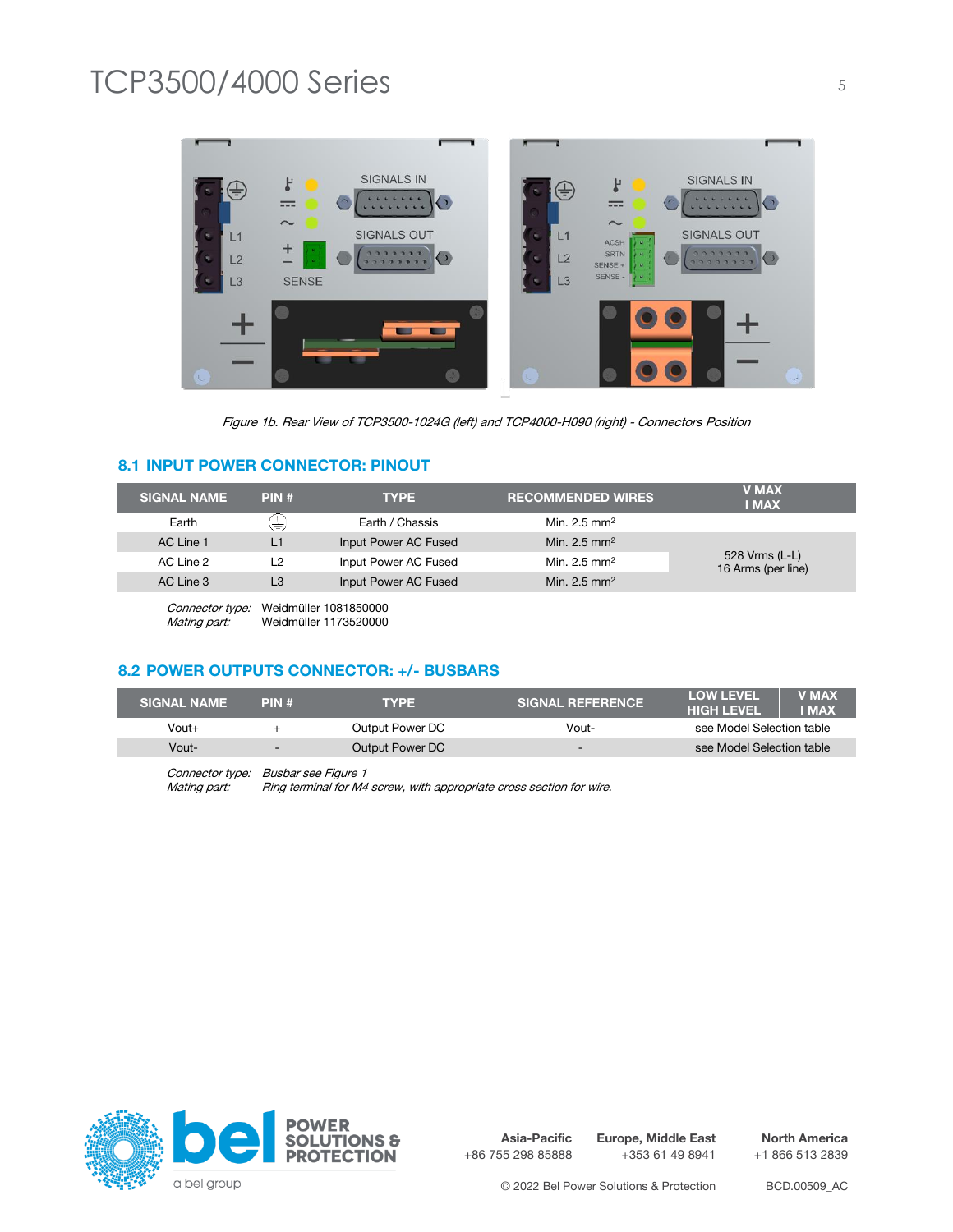| <b>SIGNAL NAME</b>   | PIN#            | <b>TYPE</b>                                                                          | <b>SIGNAL</b><br><b>REFERENCE</b> | <b>LOW LEVEL</b><br><b>HIGH LEVEL</b>           | <b>V MAX</b><br><b>I MAX</b> |
|----------------------|-----------------|--------------------------------------------------------------------------------------|-----------------------------------|-------------------------------------------------|------------------------------|
| <b>RS485-1A</b>      | 1.              | RS485 Half Duplex, Differential pair 1                                               | <b>RS485-1B</b>                   | $+/-60$ mA<br>@ 60 $\Omega$ , 0 pF <sup>2</sup> | -7 to 12 VDC<br>8 mA         |
| <b>RS485-2A</b>      | 2               | RS485 Half Duplex, Differential pair 2                                               | <b>RS485-2B</b>                   | $+/-60$ mA<br>@ 60 Ω, 50 pF <sup>2</sup>        | -7 to 12 VDC<br>8 mA         |
| <b>ADDR-INIT IN</b>  | 3               | The unit's address change required                                                   | <b>SRTN</b>                       | $<$ 0.4 VDC<br>$>2.5$ VDC                       | 3.6 VDC<br>$0.2 \text{ mA}$  |
| IN OK                | 4               | AC Power Fail Warning - open collector,<br>external pull-up needed to max. 7 V       | <b>SRTN</b>                       | $< 0.4$ VDC<br>Pull up                          | 7 VDC<br>20 mA               |
| <b>OUT OK</b>        | 5               | Output Voltage Fault - open collector,<br>external pull-up needed to max, 7 V        | <b>SRTN</b>                       | $< 0.4$ VDC<br>Pull up                          | 7 VDC<br>$20 \text{ mA}$     |
| <b>INHIBIT</b>       | 6               | Output Inhibit - Open circuit or "High" to SRTN<br>shuts OFF Vout                    | <b>SRTN</b>                       | $<$ 0.4 VDC<br>$>2.5$ VDC                       | 3.6 VDC<br>$0.2 \text{ mA}$  |
| <b>ENABLE</b>        | $\overline{7}$  | Power Supply Enable pin - for unit enable short<br>this pin to SRTN                  | <b>SRTN</b>                       | $<$ 0.4 VDC<br>$>2.5$ VDC                       | 3.6 VDC<br>$0.2 \text{ mA}$  |
| SRTN <sup>1</sup>    | 8               | Signal Return                                                                        |                                   |                                                 |                              |
| <b>RS485-1B</b>      | 9               | RS485 Half Duplex, Differential pair 1                                               | <b>RS485-1B</b>                   | $+/-60$ mA<br>@ 60 Ω, 50 pF <sup>2</sup>        | -7 to 12 VDC<br>8 mA         |
| <b>RS485-2B</b>      | 10              | RS485 Half Duplex, Differential pair 2                                               | <b>RS485-2B</b>                   | $+/-60$ mA<br>@ 60 Ω,50 pF <sup>2</sup>         | -7 to 12 VDC<br>8 mA         |
| <b>Not Connected</b> | 11              |                                                                                      |                                   |                                                 |                              |
| OT/FAIL              | 12              | Over Temperature /PSU Fail, open collector,<br>external pull-up needed to max. 7 VDC | <b>SRTN</b>                       | $<$ 0.4 VDC<br>Pull up                          | 7 VDC<br>20 mA               |
| <b>PS-PRESENT</b>    | 13              | Power Supply Seated - signal internally<br>connected through 10 Ohm resistor to SRTN | <b>SRTN</b>                       |                                                 | 1 VDC<br>100 mA              |
| <b>ACSH</b>          | 14 <sup>3</sup> | <b>Active Current Share</b>                                                          | <b>SRTN</b>                       | 0.2 VDC<br>5.0 VDC                              | 7 VDC<br>0.7 <sub>mA</sub>   |
| Margin               | 15              | Optional - analog signal for Output Voltage<br>adjustment - Not connected            |                                   |                                                 |                              |
|                      |                 |                                                                                      |                                   |                                                 |                              |

#### **8.3 SIGNAL INPUT CONNECTOR: PINOUT**

Connector type: Würth Elektronik, 61801529221<br>Mating part: Würth Elektronik, 61801529321

Würth Elektronik, 61801529321

<sup>1</sup> SRTN and Vout- are connected together inside the power supply (not valid for TCP4000-H090). The power supplies with maximal output voltage >60V have all signals on 15-pin DSUB connector galvanically isolated from main output (including SENSE +/- and ACSH).

<sup>2</sup> 120Ω resistors connection required between RS485-xA and RS485-xB on both sides externally.

<sup>3</sup> The pin 14 on TCP4000-H090 is not internally connected to ACSH signal (see capture 8.6).

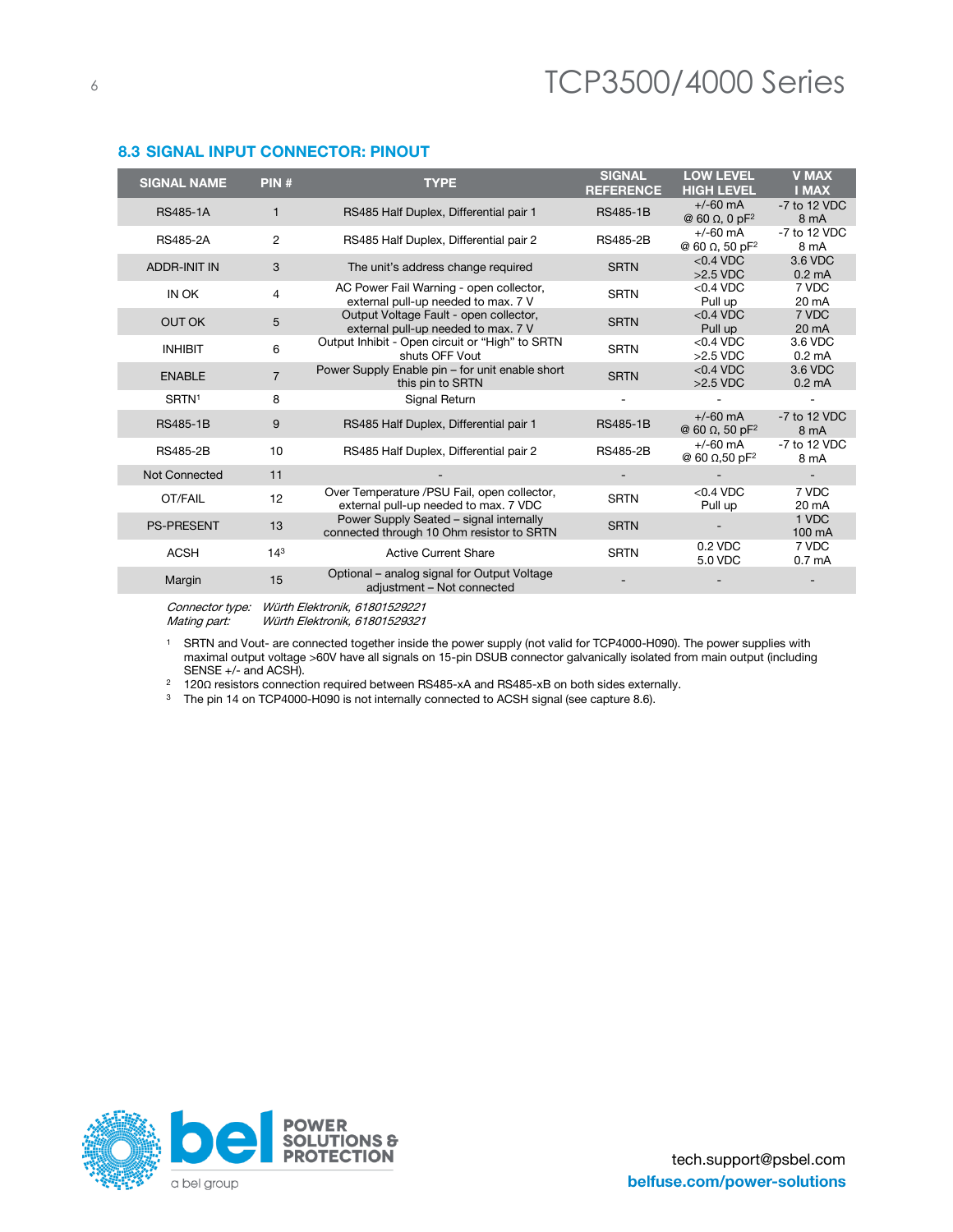#### **8.4 SIGNAL OUTPUT CONNECTOR: PINOUT**

| <b>SIGNAL NAME</b>    | PIN#            | <b>TYPE</b>                                                                                                                                                                            | <b>SIGNAL</b><br><b>REFERENCE</b> | <b>LOW LEVEL</b><br><b>HIGH LEVEL</b>            | <b>V MAX</b><br><b>I MAX</b> |
|-----------------------|-----------------|----------------------------------------------------------------------------------------------------------------------------------------------------------------------------------------|-----------------------------------|--------------------------------------------------|------------------------------|
| <b>RS485-1A</b>       | 1               | RS485 Half Duplex, Differential pair 1                                                                                                                                                 | <b>RS485-1B</b>                   | $+/-60$ mA<br>$@$ 60 Ω, 50 pF <sup>2</sup>       | -7 to 12 VDC<br>8 mA         |
| RS485-2A              | $\overline{c}$  | RS485 Half Duplex, Differential pair 2                                                                                                                                                 | <b>RS485-2B</b>                   | $+/-60$ mA<br>@ 60 Ω, 50 pF <sup>2</sup>         | -7 to 12 VDC<br>8 mA         |
| <b>ADDR-INIT OUT</b>  | 3               | The unit's address change accepted                                                                                                                                                     | <b>SRTN</b>                       | $< 0.4$ VDC<br>Pull up                           | 7 VDC<br>20 mA               |
| IN OK                 | 4               | AC Power Fail Warning - open collector,<br>external pull-up needed to max. 7 V                                                                                                         | <b>SRTN</b>                       | $< 0.4$ VDC<br>Pull up                           | 7 VDC<br>20 mA               |
| <b>OUT OK</b>         | 5               | Output Voltage Fault - open collector, external<br>pull-up needed to max. 7 V                                                                                                          | <b>SRTN</b>                       | $< 0.4$ VDC<br>Pull up                           | 7 VDC<br>20 mA               |
| <b>INHIBIT</b>        | 6               | Output Inhibit - Open circuit or "High" to SRTN<br>shuts OFF Vout                                                                                                                      | <b>SRTN</b>                       | $<$ 0.4 VDC<br>$>2.5$ VDC                        | 3.6 VDC<br>$0.2 \text{ mA}$  |
| <b>ENABLE</b>         | $\overline{7}$  | Power Supply Enable pin - for unit enable<br>short this pin to SRTN                                                                                                                    | <b>SRTN</b>                       | $<$ 0.4 VDC<br>$>2.5$ VDC                        | 3.6 VDC<br>$0.2 \text{ mA}$  |
| SRTN <sup>1</sup>     | 8               | Signal Return                                                                                                                                                                          |                                   |                                                  |                              |
| <b>RS485-1B</b>       | 9               | RS485 Half Duplex, Differential pair 1                                                                                                                                                 | <b>RS485-1B</b>                   | $+/-60$ mA<br>@ 60 $\Omega$ , 50 pF <sup>2</sup> | $-7$ to 12 VDC<br>8 mA       |
| <b>RS485-2B</b>       | 10              | RS485 Half Duplex, Differential pair 2                                                                                                                                                 | <b>RS485-2B</b>                   | $+/-60$ mA<br>$@$ 60 Ω, 50 pF <sup>2</sup>       | -7 to 12 VDC<br>8 mA         |
| <b>Not Connected</b>  | 11              |                                                                                                                                                                                        |                                   |                                                  |                              |
| OT/FAIL               | 12              | Over Temperature /PSU Fail, open collector,<br>external pull-up needed to max.7 VDC                                                                                                    | <b>SRTN</b>                       | $< 0.4$ VDC<br>Pull up                           | 7 VDC<br>20 mA               |
| <b>PS-PRESENT OUT</b> | 13              | Power Supply Seated - last unit in string will<br>pull down this signal (external short to SRTN)<br>and informs Master Controller that all units in<br>string are seated and connected | <b>SRTN</b>                       | $<$ 0.4 VDC<br>$>2.5$ VDC                        | 3.6 VDC<br>$0.2 \text{ mA}$  |
| <b>ACSH</b>           | 14 <sup>3</sup> | <b>Active Current Share</b>                                                                                                                                                            | <b>SRTN</b>                       | 0.2 VDC<br>5.0 VDC                               | 7 VDC<br>0.7 <sub>m</sub> A  |
| Margin                | 15              | Optional - analog signal for Output Voltage<br>adjustment - Not Connected                                                                                                              | <b>SRTN</b>                       |                                                  |                              |
|                       |                 | Connector type: Mijirth Elektronik 61801520321                                                                                                                                         |                                   |                                                  |                              |

Connector type: Würth Elektronik, 618015293 Mating part: Würth Elektronik, 61801529221

### **8.5 SIGNAL OUTPUT CONNECTOR: PINOUT**

| <b>SIGNAL NAME</b> | PIN# | <b>TYPE</b>                                                           | <b>SIGNAL</b><br><b>REFERENCE</b> | <b>LOW LEVEL</b><br><b>HIGH LEVEL</b> | <b>V MAX</b><br><b>I MAX</b> |
|--------------------|------|-----------------------------------------------------------------------|-----------------------------------|---------------------------------------|------------------------------|
| SENSE+             |      | Sense line for Vout+ – voltage drop<br>compensation for positive pole | $V$ out+                          |                                       | $\overline{\phantom{0}}$     |
| SENSE-             |      | Sense line for Vout- - voltage drop<br>compensation for negative pole | Vout-                             | $\overline{\phantom{0}}$              |                              |
|                    |      |                                                                       |                                   |                                       |                              |

Connector type: Phoenix Contact, MC 1.5/ 2-G-3.81 Mating part: Phoenix Contact, MC 1.5/2-ST-3.81

#### **8.6 SIGNAL OUTPUT CONNECTOR TCP4000-H090: PINOUT**

| <b>SIGNAL NAME</b> | PIN# | <b>TYPE</b>                                                           | <b>SIGNAL</b><br><b>REFERENCE</b> | <b>LOW LEVEL</b><br><b>HIGH LEVEL</b> | <b>V MAX</b><br><b>I MAX</b> |
|--------------------|------|-----------------------------------------------------------------------|-----------------------------------|---------------------------------------|------------------------------|
| ACSH               |      | <b>Active Current Share</b>                                           | <b>SRTN</b>                       |                                       |                              |
| <b>SRTN</b>        |      | Signal Return                                                         | $\overline{\phantom{a}}$          | $\overline{\phantom{0}}$              | $\overline{\phantom{0}}$     |
| SENSE+             | 3    | Sense line for Vout+ - voltage drop<br>compensation for positive pole | $V$ out+                          |                                       |                              |
| <b>SENSE-</b>      |      | Sense line for Vout- - voltage drop<br>compensation for negative pole | Vout-                             | -                                     | $\overline{\phantom{0}}$     |
|                    |      |                                                                       |                                   |                                       |                              |

Connector type: Phoenix Contact, MC 1.5/ 4-G-3.81 Phoenix Contact, MC 1.5/ 4-ST-3.81



**Asia-Pacific** +86 755 298 85888

**Europe, Middle East** +353 61 49 8941

**North America** +1 866 513 2839

© 2022 Bel Power Solutions & Protection BCD.00509\_AC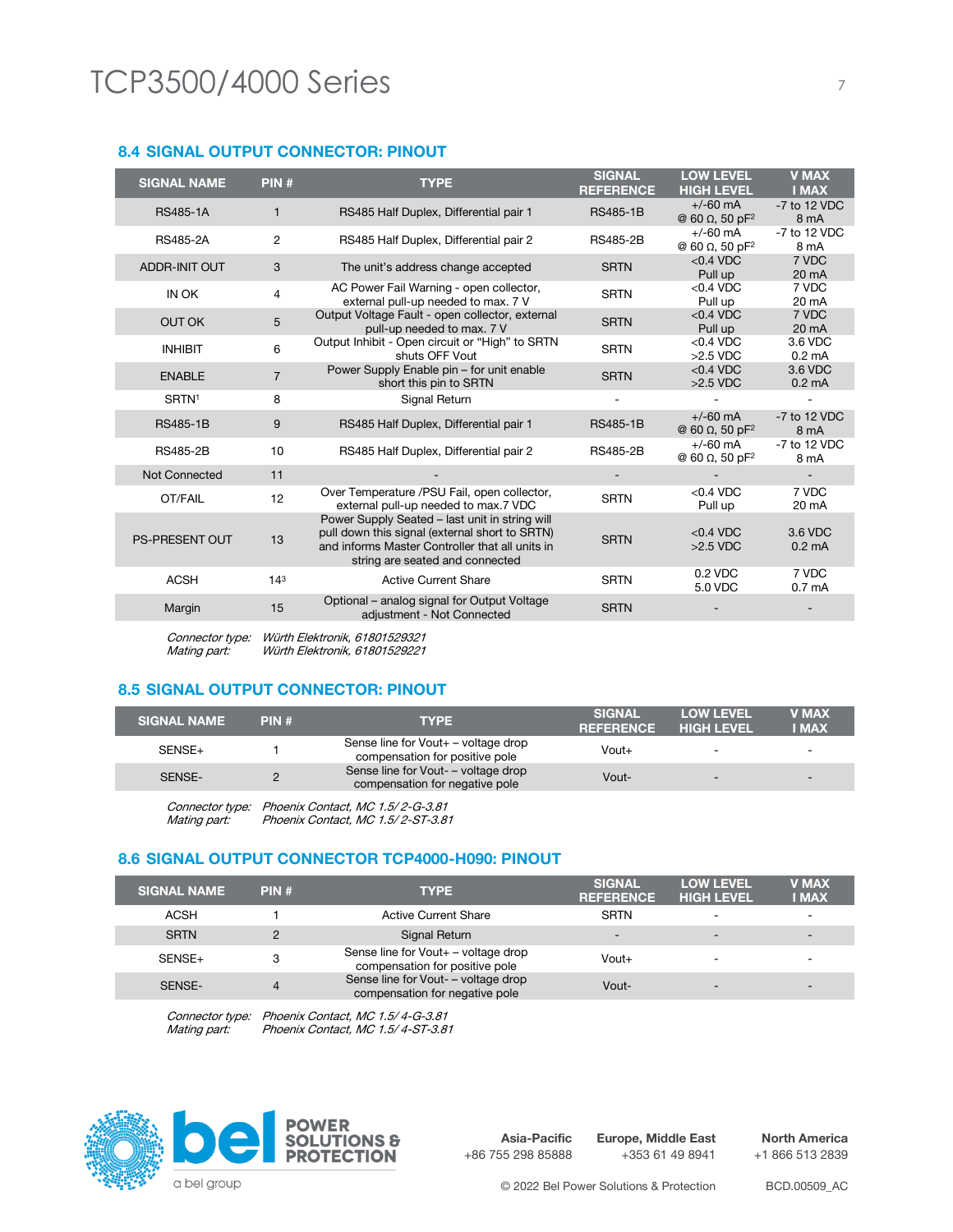| <b>PARAMETER</b>                   | <b>DESCRIPTION / CONDITION</b>                                                                                                                      | <b>MIN</b> | <b>NOM</b>                                               | <b>MAX</b> | <b>UNIT</b> |
|------------------------------------|-----------------------------------------------------------------------------------------------------------------------------------------------------|------------|----------------------------------------------------------|------------|-------------|
| Dimensions $(W \times D \times H)$ | See Figure 2                                                                                                                                        |            | $400 \times 103 \times 85$<br>$15.7 \times 4 \times 3.3$ |            | mm<br>in    |
| Weight                             | Single PSU                                                                                                                                          |            | 6.5                                                      |            | kg          |
| Cooling                            | Liquid cooled cold-plate, power dissipation ~300 W/PSU<br>Recommended water flow rate: $2 - 4$ liters/min.<br>(depends on the cooling plate design) |            |                                                          |            |             |
| Insulation                         | Input to Output:<br>Input to Chassis:                                                                                                               | 3.0<br>1.5 |                                                          |            | <b>kVAC</b> |
| Enclosure                          | <b>IP20</b>                                                                                                                                         |            |                                                          |            |             |

#### $1.5 \pm 0.3$ Main heatsink surface - bottom side (good thermal  $103 \pm 0.3$  $8.18 \pm 0.5$ connection to the cold plate is required, ∆T ≤ 5°C) ෧  $\overline{\odot}$  $\circledcirc$ ൳  $\overline{O}$  $\overline{O}$  $(28.3)$ ſ 84.6 -0.3 54.4) Tc – reference point $\circledcirc$



Figure 2. Mechanical Dimensions



9. MECHANICAL SPECIFICATIONS